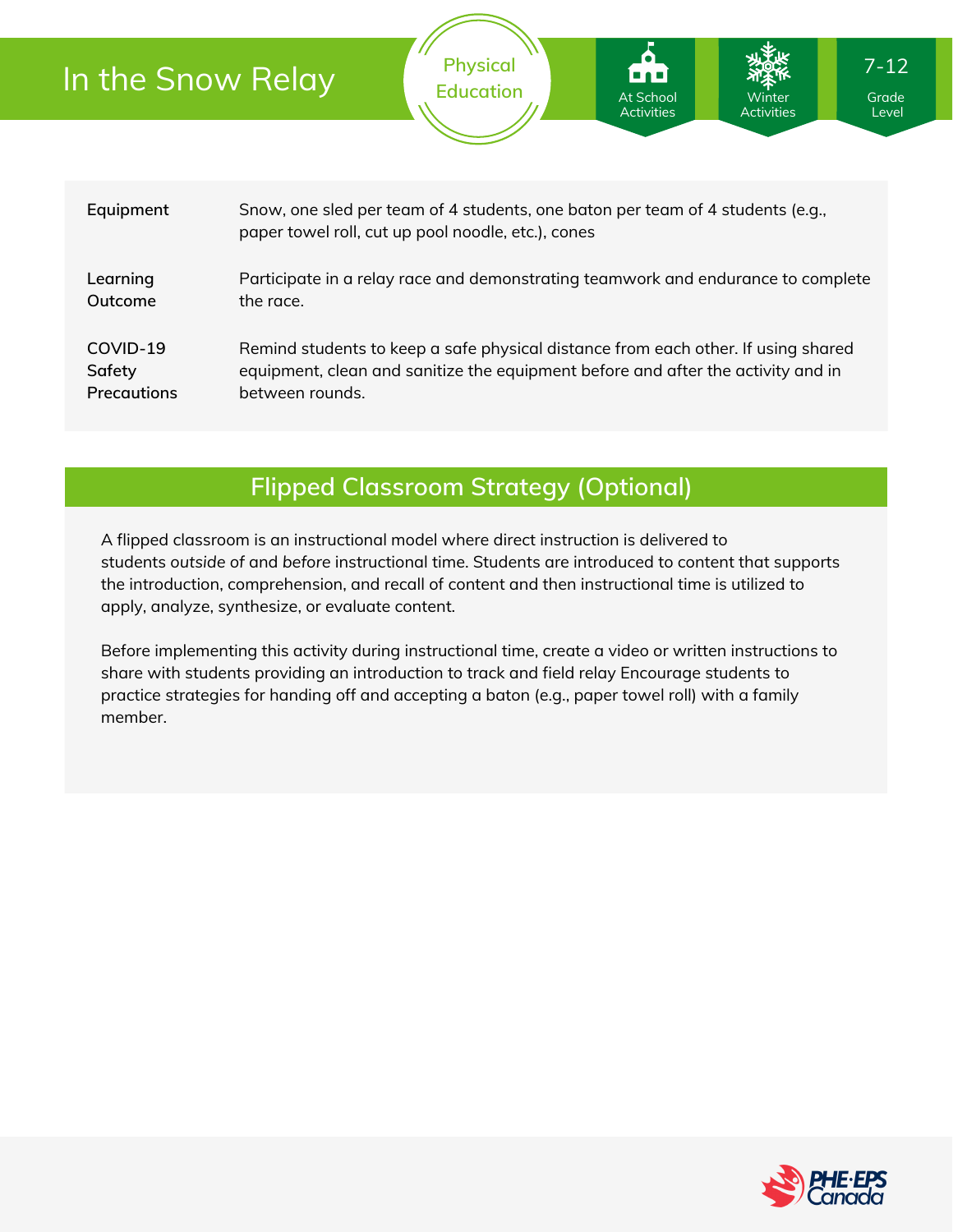# In the Snow Relay

At Schoo Activities

### **Activity Description**

If utilizing a flipped classroom approach, review what students learned from the video or written instructions they viewed before the activity. If not utilizing a flipped classroom approach, provide students with an introduction or review of track and field relay races and strategies for handing off and accepting a baton.

Before the activity starts, ask students work together as a group to pat down snow in an open space to create an oval-shaped track with a start/finish line. The size of the track can be decided by the group. Break the track into four even sections by placing a cone at the start of each section. Divide students into groups of 4 and provide each group with a baton and a sled. Ask groups to line up beside each other at the start/finish line with group members one behind another.

The first group member from each group starts on the start/finish line sitting on the sled with the baton in their lap. On the cue to start, they pull or move themselves on the sled to the next section of the track. Once they reach the next section, they leave the sled there and run the rest of the way around the track holding the baton. Once they make their way back to the start/finish line, they will prepare to hand off the baton to the next group member. The next group member runs with the baton in the first section of the track, pulls or moves themselves on the sled for the second section of the track, and then runs around the remaining sections and hands of the baton to the next group member. This continues until the final group member runs around the track and pulls or moves themselves on the sled to the start/finish line.

Challenge the group to think about other ways to run the relay and try them out! For example, students can create barriers throughout the track in the form of snow mounds (that mimic hurdles or steeples) so that runners will have to jump over the obstacle as they run around the track.



Level

Winter Activities 7-12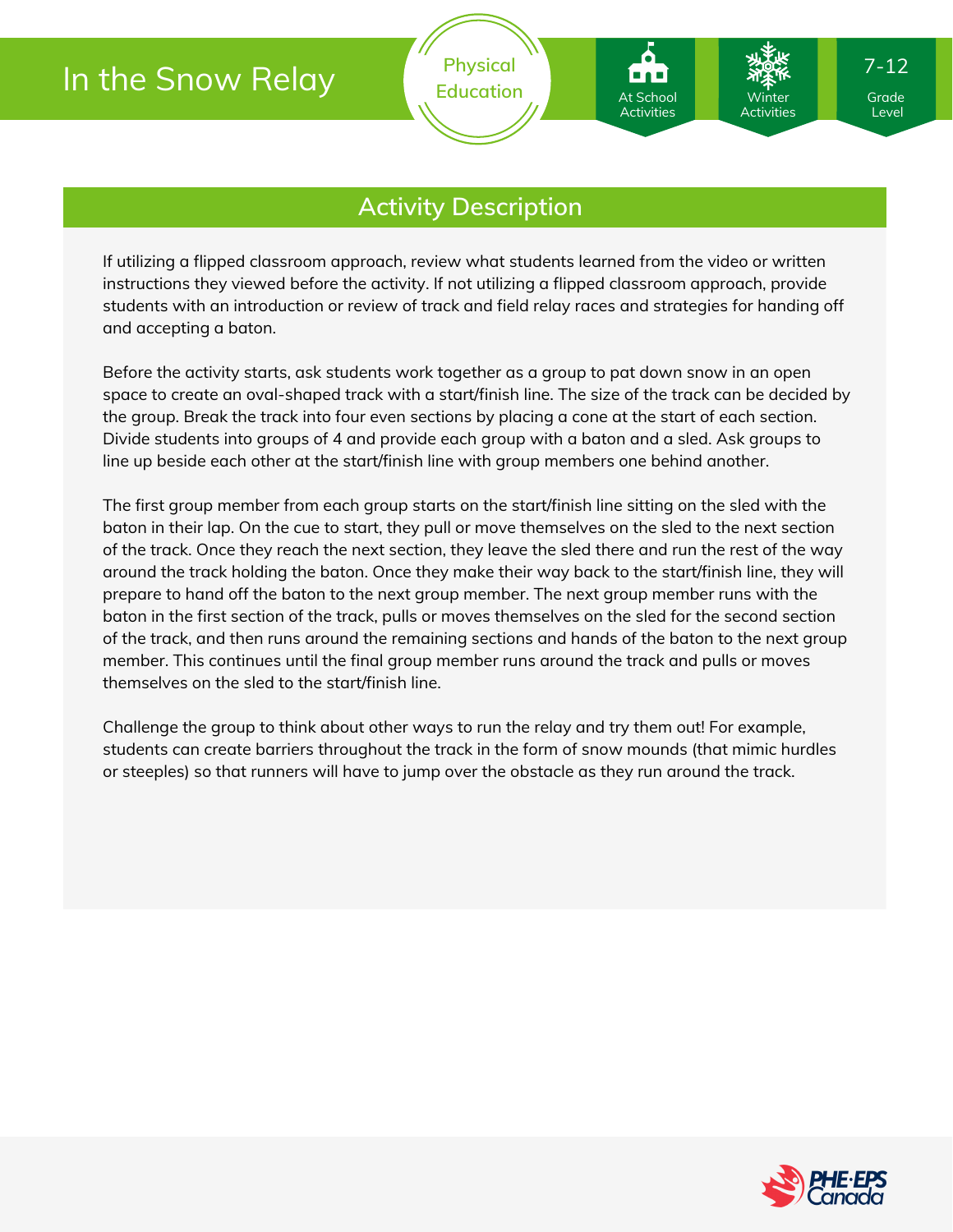# In the Snow Relay

**Physical** Education **At School Marson Constant Constant** 

At School **Activities** 

Winter Activities 7-12

Level

## **Physical Education Competencies Reflection Questions**



### **MOVE**

**Develop psychomotor skills, tactics, and strategies that facilitate a variety of physical activities across diverse environments.**



#### **THINK**

**Develop cognitive skills and strategies for a variety of movement contexts that facilitate critical thinking, decision making, and problem solving.**



#### **FEEL**

**Develop affective skills and strategies that facilitate healthy and safe relationships with themselves, with others, and with their environment.**



### **ACT**

**Practice behaviour skills and strategies that facilitate movement competence and confidence.**



Reflection is important to support learning during physical education. Consider asking students the reflection questions below and discuss the answers together.

- *What was the most difficult part of the relay race for you or your team?*
- *How could you set up relay races on ice or in the water?*

## **S T E P**

### **Inclusion Considerations**

Modifications can be made to a variety of activity components to ensure inclusion. As you plan activities, consider how everyone can be involved and how to modify or adapt the activities to ensure the full inclusion of all. The STEP framework provides modifications to the following activity components space, task, equipment, and people.

| Space                            | Task                                   | Equipment                                                                         | P<br>People                                                       |
|----------------------------------|----------------------------------------|-----------------------------------------------------------------------------------|-------------------------------------------------------------------|
| Reduce the size of the<br>track. | Students racewalk<br>around the track. | Students use the<br>equipment needed to<br>complete the activity<br>successfully. | Pairs develop their own<br>obstacle relay and run<br>it together. |